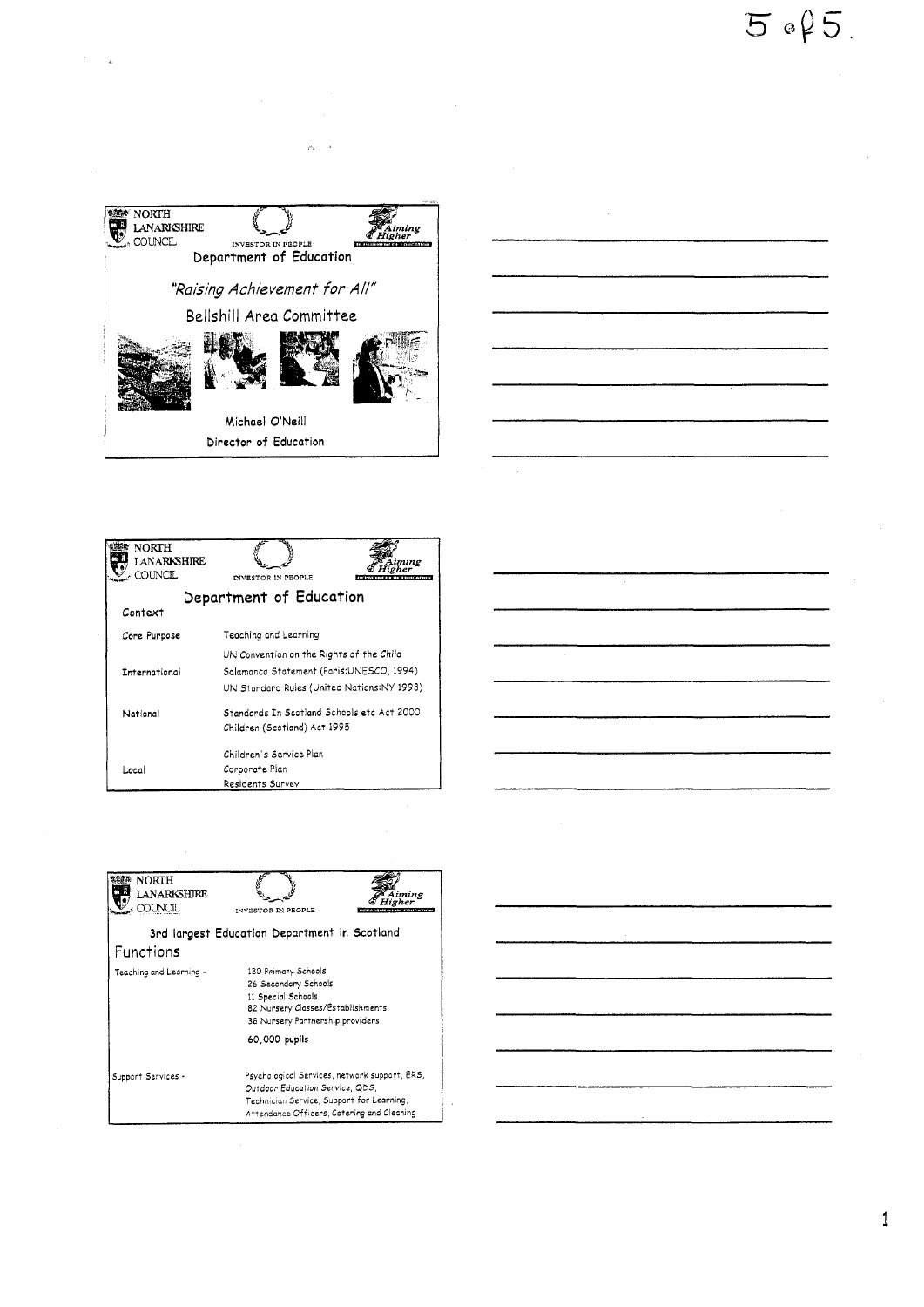| <b>NORTH</b><br>LANARKSHIRE<br>COUNCIL                    |            |  |
|-----------------------------------------------------------|------------|--|
| INVESTOR IN PEOPLE<br>Department of Education             |            |  |
| Functions                                                 |            |  |
| Central Administration                                    |            |  |
| Bursaries, transport, footwear and clothing               |            |  |
| administration, clerical, technical and financial         |            |  |
| support within school and centres, strategy,              |            |  |
| policy, personnel, financial and administrative functions |            |  |
| Budget                                                    |            |  |
| Budget for Education                                      | £197 M     |  |
| Average cost for Primary School                           | £438,674   |  |
| Average cost for Secondary School                         | £2.591.173 |  |





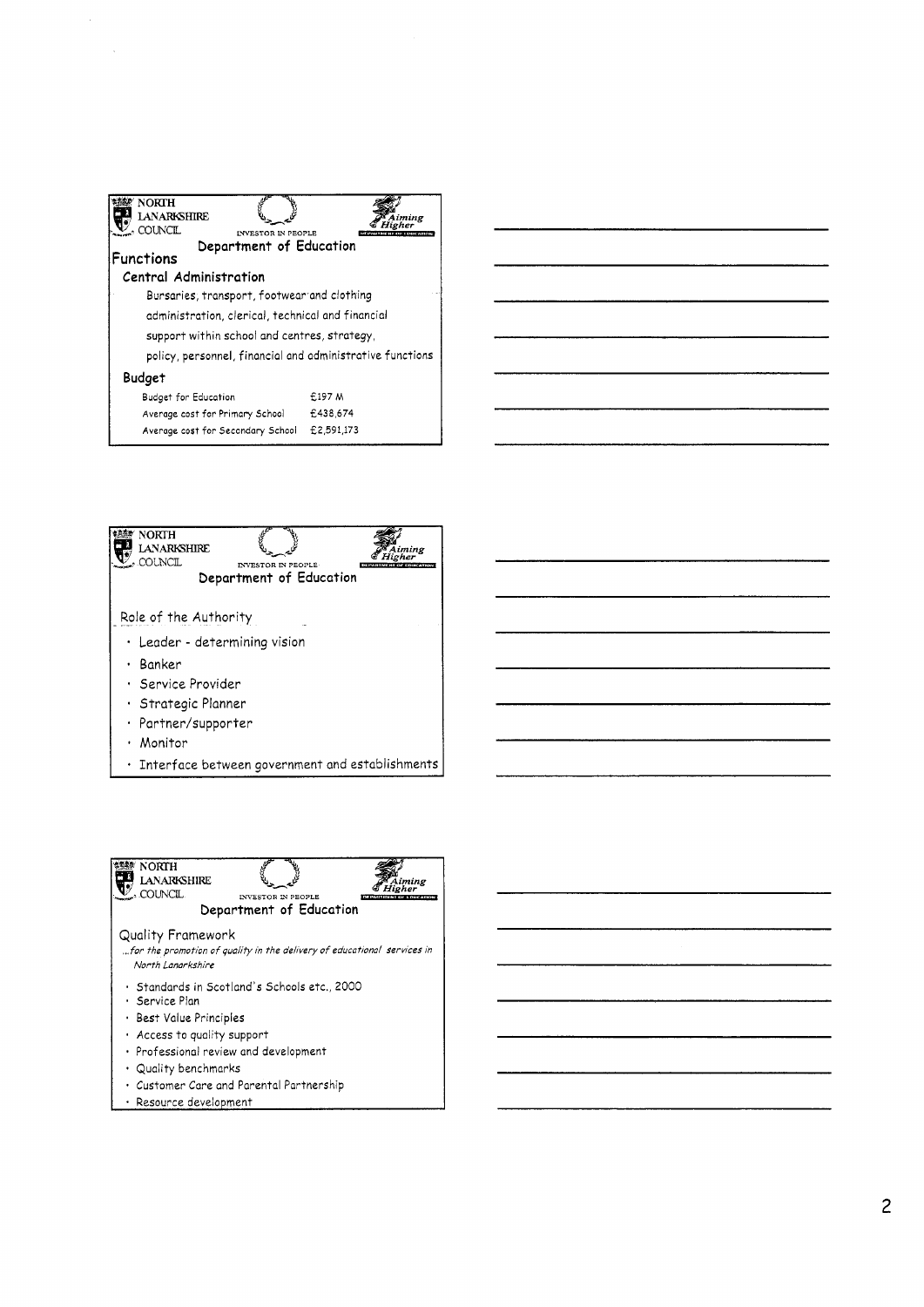



| NORTH<br>I ANARKSHIRE<br>COUNCIL<br><b>INVESTOR IN PEOPLE</b><br>Department of Education |                                                  |  |  |
|------------------------------------------------------------------------------------------|--------------------------------------------------|--|--|
| Priorities 2001 - 2004                                                                   |                                                  |  |  |
| National                                                                                 | North Lanarkshire                                |  |  |
| • Values and Citizenship                                                                 | • Promoting Partnership                          |  |  |
| · Inclusion and Equality                                                                 | $\cdot$ Promoting Inclusion                      |  |  |
| · Achievement and Attainment                                                             | · Developing a Learning and<br>Teaching Strategy |  |  |
| • Learning for Life                                                                      | $\cdot$ Developing skills for the<br>future      |  |  |
| · Framework for Learning                                                                 | $\cdot$ Enhancing the educational<br>environment |  |  |

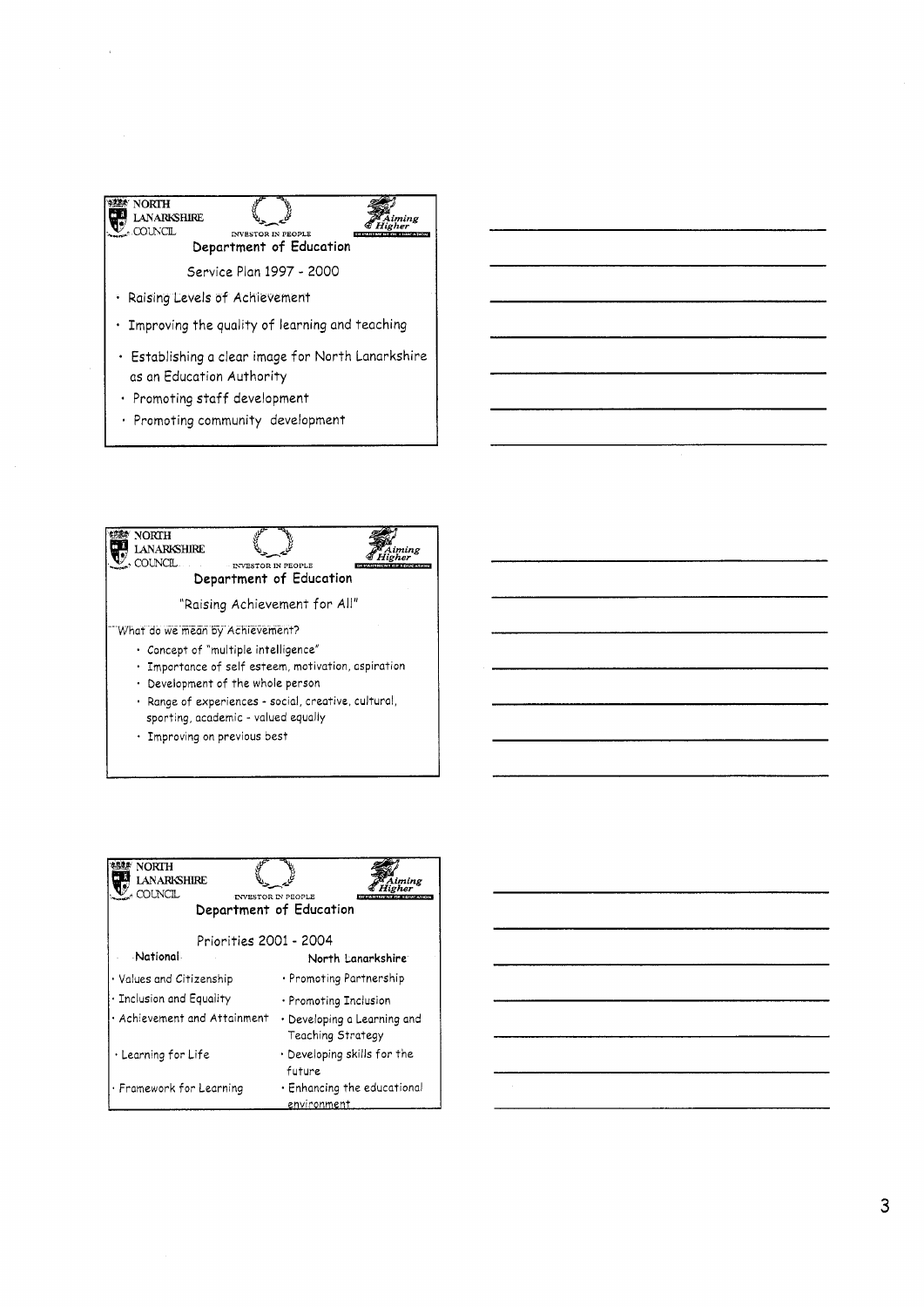| <b>NORTH</b><br><b>LANARKSHIRE</b><br>COI NCIL | INVESTOR IN PEOPLE<br>Department of Education |             |  |
|------------------------------------------------|-----------------------------------------------|-------------|--|
| Raising Achievement in the Bellshill Area      |                                               |             |  |
| • Nursery                                      | 11 local authority<br>3 partnership           | 568 places  |  |
| • Primary                                      | 13 Schools                                    | 3639 pupils |  |
| • Secondary                                    | 2 Schools                                     | 1818 pupils |  |
|                                                |                                               |             |  |

 $\sim$ 

| _________________ |                                                                                                                      | _____ |
|-------------------|----------------------------------------------------------------------------------------------------------------------|-------|
|                   |                                                                                                                      |       |
|                   |                                                                                                                      | __    |
|                   |                                                                                                                      |       |
|                   |                                                                                                                      |       |
| ----              |                                                                                                                      |       |
|                   |                                                                                                                      |       |
|                   | <u> Andrews American American American American American American American American American American American A</u> | ----  |
|                   |                                                                                                                      |       |
|                   |                                                                                                                      | ____  |
|                   |                                                                                                                      |       |







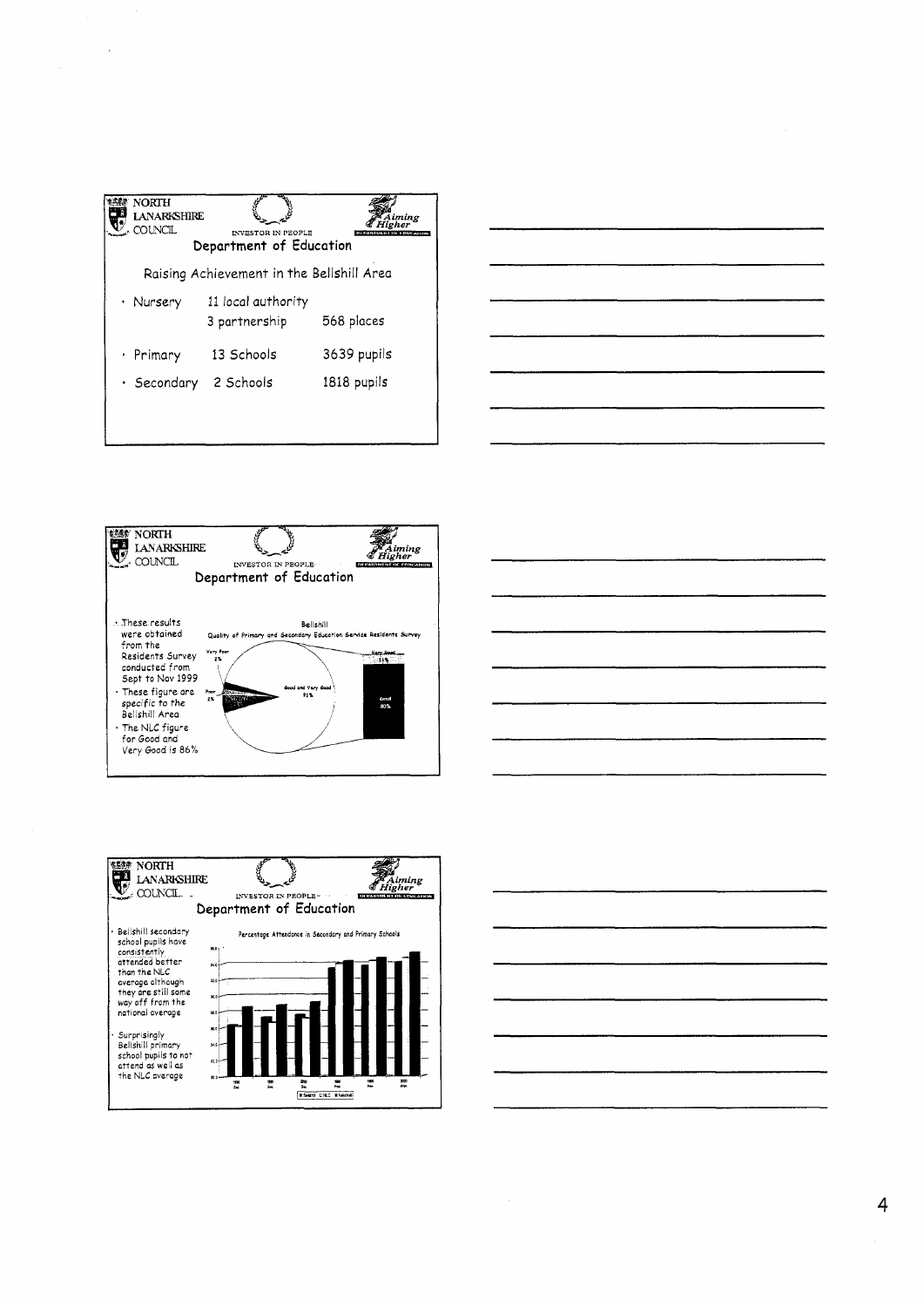

 $\mathcal{L}$ 

 $\,$  (